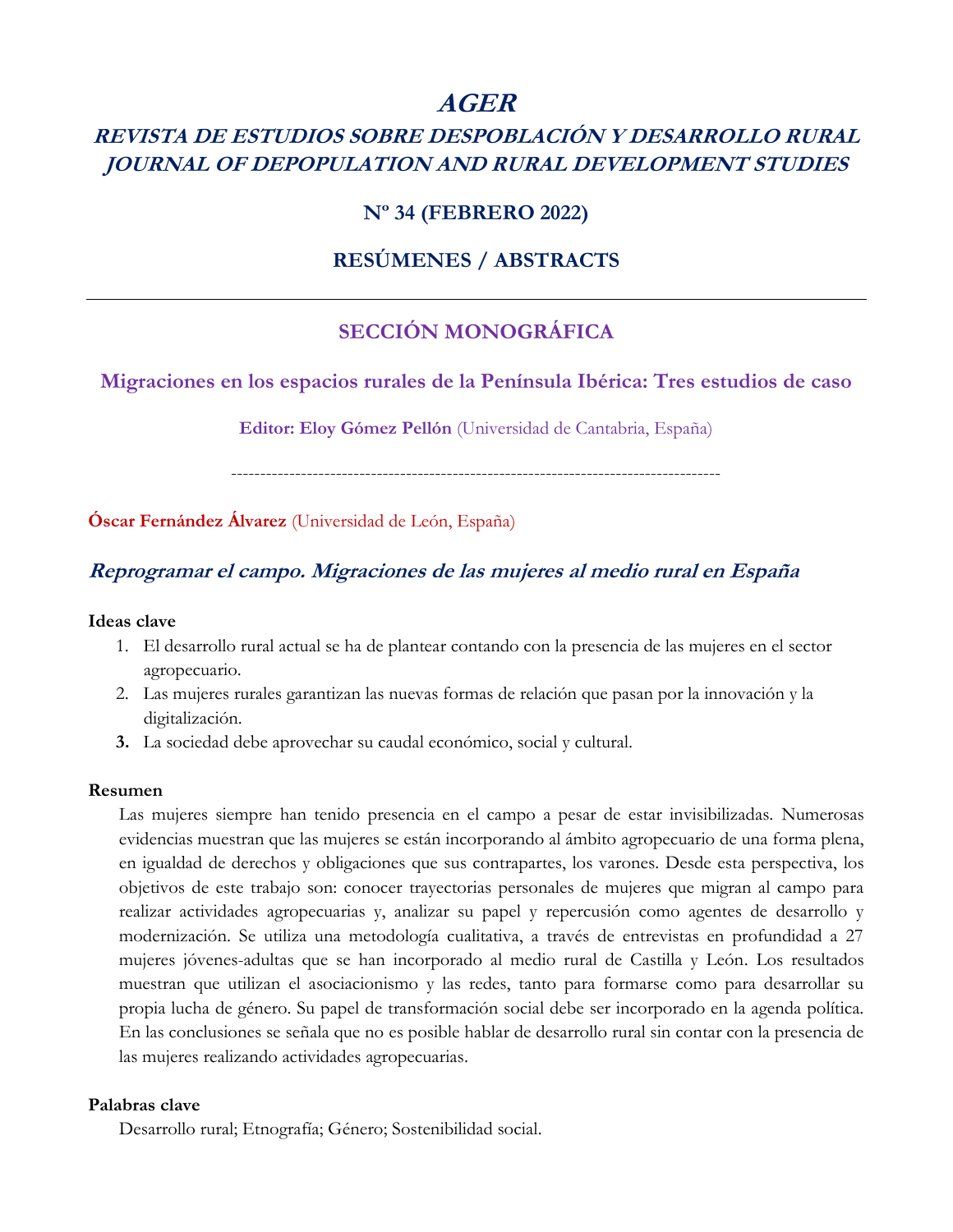## **Reprogram the Countryside. Migrations of Women to Rural Areas in Spain**

## **Highlights**

- 1. Current rural development has to be considered with the presence of women in the agricultural sector.
- 2. Rural women guarantee the new forms of relationship that go through innovation and digitization.
- 3. Society must take advantage of the economic, social, and cultural wealth.

### **Abstract**

Women have always been present in the countryside despite being an invisible population group. Several evidences show that women are entering the agricultural field in a full way, with equal rights and duties as their male counterparts. Based on this situation, the objectives of this work are, to know the personal trajectories of women who migrate to the countryside to carry out agricultural activities and, to analyze their role and impact as agents of development and modernization. A qualitative methodology is used, through in-depth interviews with 27 young-adult women who have been incorporated into rural areas of Castilla and León, Spain. The results show that rural women use associations and social networks, both to train themselves and to develop their own gender struggle. It shows the need for their role as active agents of social transformation to be incorporated into the political agenda. The conclusions indicate that it is not possible to deal with rural development without counting on the presence of rural women..

## **Keywords**

Rural development; Ethnography; Gender; Social sustainability.

<https://doi.org/10.4422/ager.2022.03>

------------------------------------------------------------------------------------

**Eloy Gómez-Pellón** (Universidad de Cantabria, España)

## **Estrategias frente a la despoblación: el caso del commuting en un área de ruralidad extrema del norte de España**

### **Ideas clave**

- 1. El *commuting* constituye una práctica frecuente de acceso a los mercados extralocales de trabajo.
- 2. El *commuting* está cada vez más presente en áreas rurales interiores, bajo una amplia tipología.
- 3. El punto más fuerte del *commuting* reside en que puede representar una importante alternativa al éxodo rural.
- 4. El punto más débil del *commuting* descubre un acusado sesgo de género.
- 5. El *commuting* despierta expectativas de futuro en áreas acosadas por la despoblación.

### **Resumen**

Dentro de los diversos grados de ruralidad existentes, este artículo fija el análisis en un área de ruralidad extrema del interior montañoso del norte de España, que reúne los caracteres propios de un espacio rural declinante. El texto encierra un doble objetivo, consistente en analizar, por un lado, los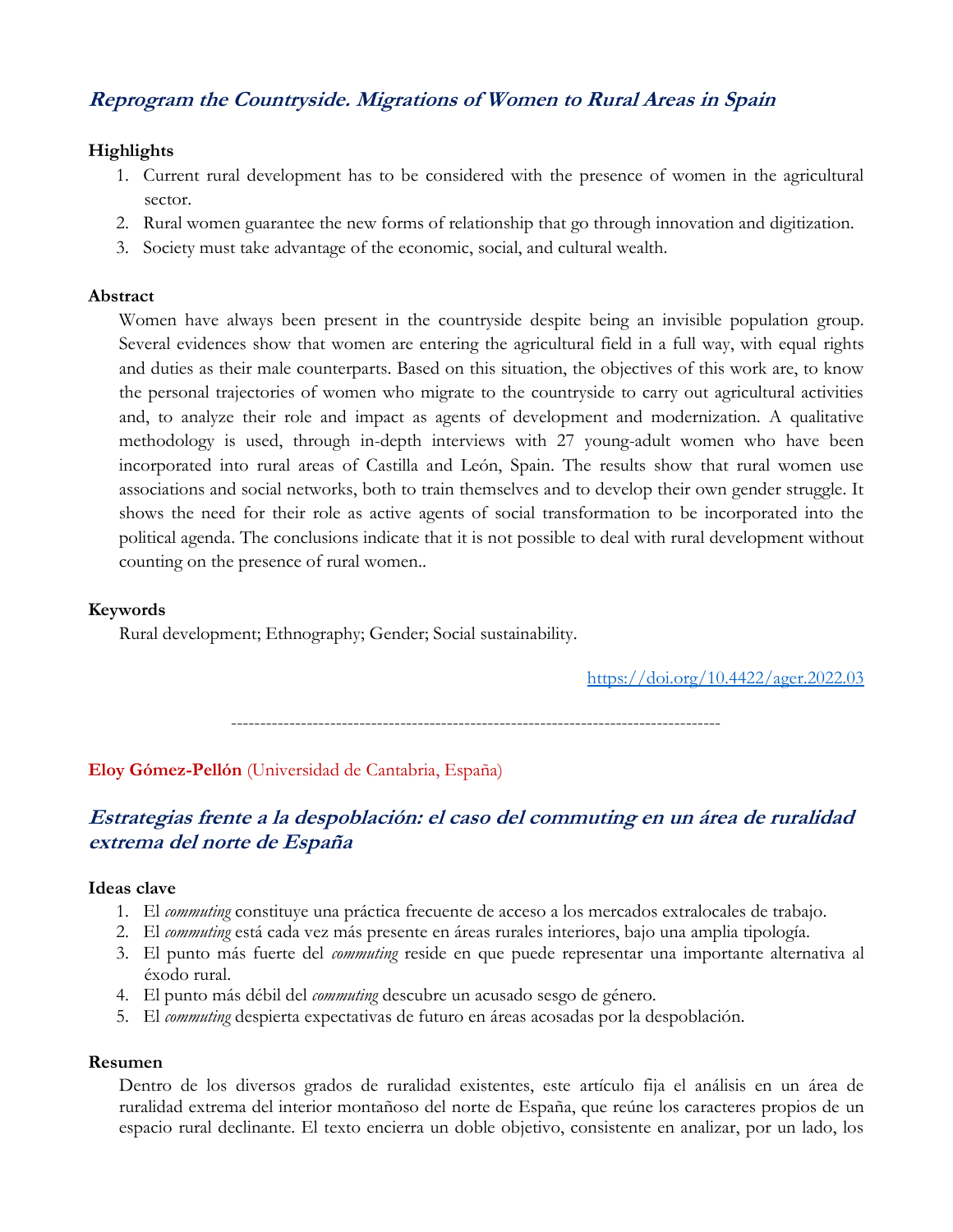efectos de la práctica frecuente del *commuting* entre algunos de sus habitantes, y, por otro lado, examinar si tras esta práctica se esconde una segmentación de género. La metodología empleada ha sido característicamente cualitativa, con enfoque de estilo de vida y de género. El artículo descubre una rica variedad de tipos de *commuters*, tanto con origen como con destino en este espacio rural de montaña. Como forma de vida, el *commuting* representa una migración diaria y contante, que, simultáneamente, puede suponer una sólida alternativa a la migración definitiva tradicional, con el consiguiente arraigo de la población. El fenómeno, esperanzador por su capacidad para generar expectativas de futuro, y por incidir favorablemente en la cohesión territorial, muestra, sin embargo, importantes debilidades, porque descubre un acceso desesperado de los residentes rurales a los mercados de trabajo *extralocales*, compatible con una creciente globalización y con una acusada brecha de género..

#### **Palabras clave**

Éxodo rural; género; cohesión territorial, medio rural, movilidad diaria.

## **Strategies against Depopulation: The Case of Commuting in a Extreme Rural Area of Northern Spain**

#### **Highlights**

- 1. Commuting constitutes a frequent practice of access to extra-local labor markets.
- 2. Commuting is increasingly present in inland rural areas, under a wide typology.
- 3. The strongest point of commuting is that it can represent an important alternative to rural exodus.
- 4. The weakest point of commuting reveals a marked gender bias.
- 5. Commuting raises expectations for the future in areas beset by depopulation.

#### **Abstract**

Within the various existing degrees of rurality, this article sets the analysis in an area of extreme rurality in the mountainous interior of northern Spain, which brings together the characteristics of a declining rural space. The text contains a double objective, consisting of analyzing, on the one hand, the effects of the frequent practice of commuting among some of its inhabitants, and, on the other hand, examining whether a gender segmentation hides behind this practice. The methodology used has been characteristically qualitative, with a lifestyle and gender approach. The article discovers a rich variety of types of commuters, both with origin and destination in this rural mountain area. As a way of life, it represents a daily and constant migration, which, simultaneously, can be a solid alternative to the traditional permanent migration, with the consequent roots of the population. The phenomenon, promising for its ability to generate expectations for the future, and for having a favorable impact on territorial cohesion, shows, however, important weaknesses, because it reveals a desperate access of rural residents to extra-local labor markets, compatible with a growing globalization and with a marked gender gap.

#### **Keywords**

Rural flight; gender; territorial cohesion, rural environment, daily mobility.

<https://doi.org/10.4422/ager.2022.05>

------------------------------------------------------------------------------------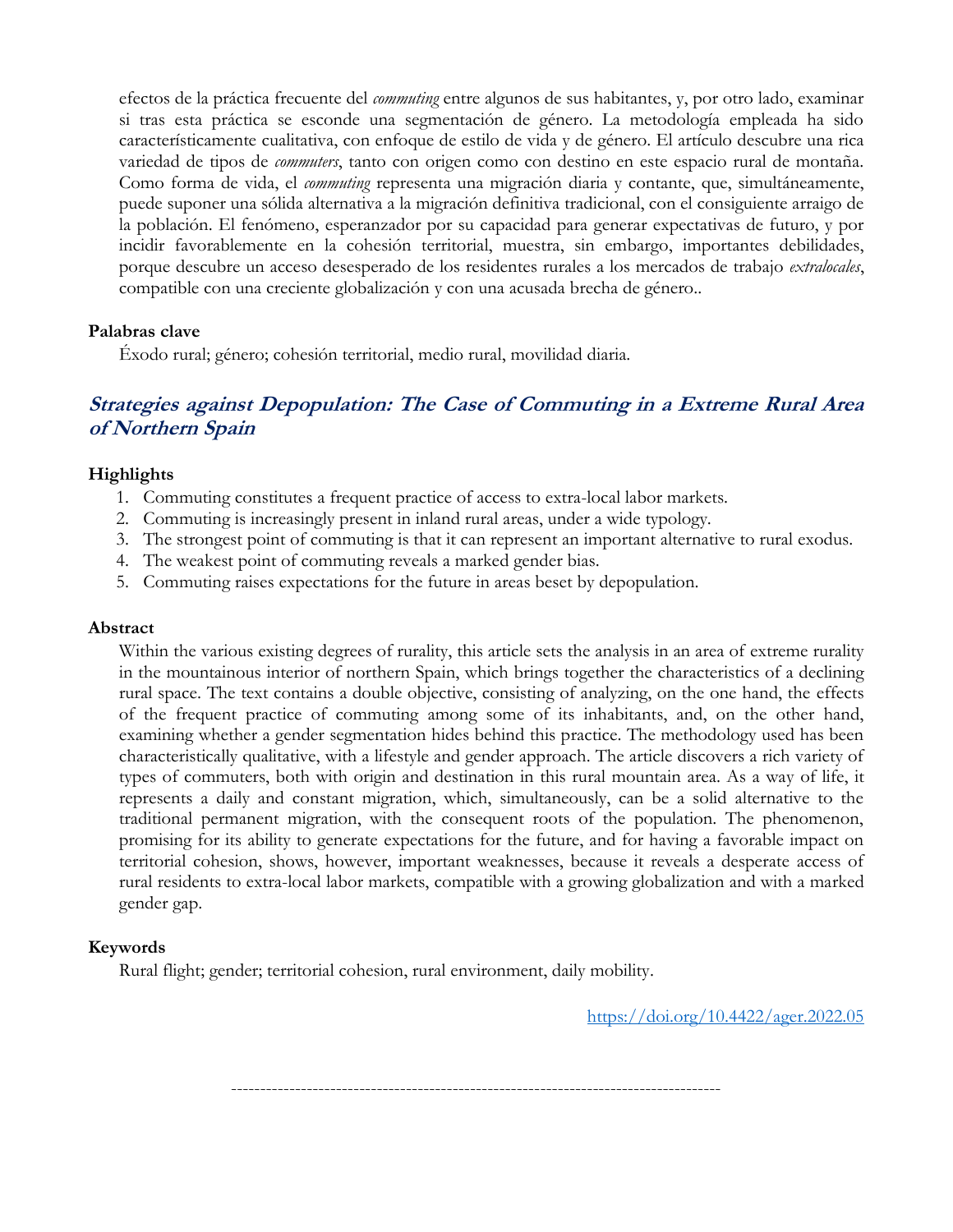**Octávio Sacramento** (University of Trás-os-Montes e Alto Douro, CETRAD)**, Elizabeth Challinor**  (Nova University of Lisbon)**, Pedro Gabriel Silva** (University of Trás-os-Montes e Alto Douro, CETRAD)

## **Here and elsewhere: multi-cited destinations and refugee place-making in rural and peri-urban Portugal**

### **Highlights**

- 1. Rural and peri-urban locations pose specific challenges and opportunities to refugee reception systems.
- 2. Difficulties accessing employment and services co-exist with lower living costs and closer community relations.
- 3. Understanding refugee settlement and belonging implies avoiding the pitfalls of methodological ruralism.
- 4. Refugees' translocal relations and imaginings of other locations influence their reception experience.
- 5. Besides policies, the territorial configurations and interpersonal relations are central in refugees' place making.

#### **Abstract**

Many countries receiving refugees have adopted a dispersed reception system. We examine the experiences of settling refugees in rural and peri-urban areas (north and centre of Portugal), using multiple case studies supported by the ethnographic method and semi-structured interviews. The main purpose of our analysis is to understand the complex intersections between the refugees' ambivalent subjectivities and the specific characteristics of these locations as a determinant factor in their connection and attitude towards place. To this end, we illustrate how their subjectivities are associated to imaginaries of other places (in and outside of Portugal) and how they build such imaginaries through digital networks. Understanding the significance of these digital connections implies avoiding the pitfalls of what we call *methodological ruralism*.

#### **Keywords**

Refugee settlement; belonging; mobility; digital networks, ethnography.

## **Aquí y lejos de aquí: destinos multi-citados y place-making entre refugiados de contextos rurales y peri-urbanos portugueses**

#### **Ideas clave**

- 1. Las ubicaciones rurales y periurbanas plantean retos y oportunidades a la acogida de refugiados.
- 2. Dificultades (empleo, servicios públicos) coexisten con menores costes de vida y mayor proximidad comunitaria.
- 3. Entender el asentamiento y la pertenencia de los refugiados implica superar el ruralismo metodológico.
- 4. Las relaciones e imaginaciones translocales de los refugiados influyen en su experiencia de acogida.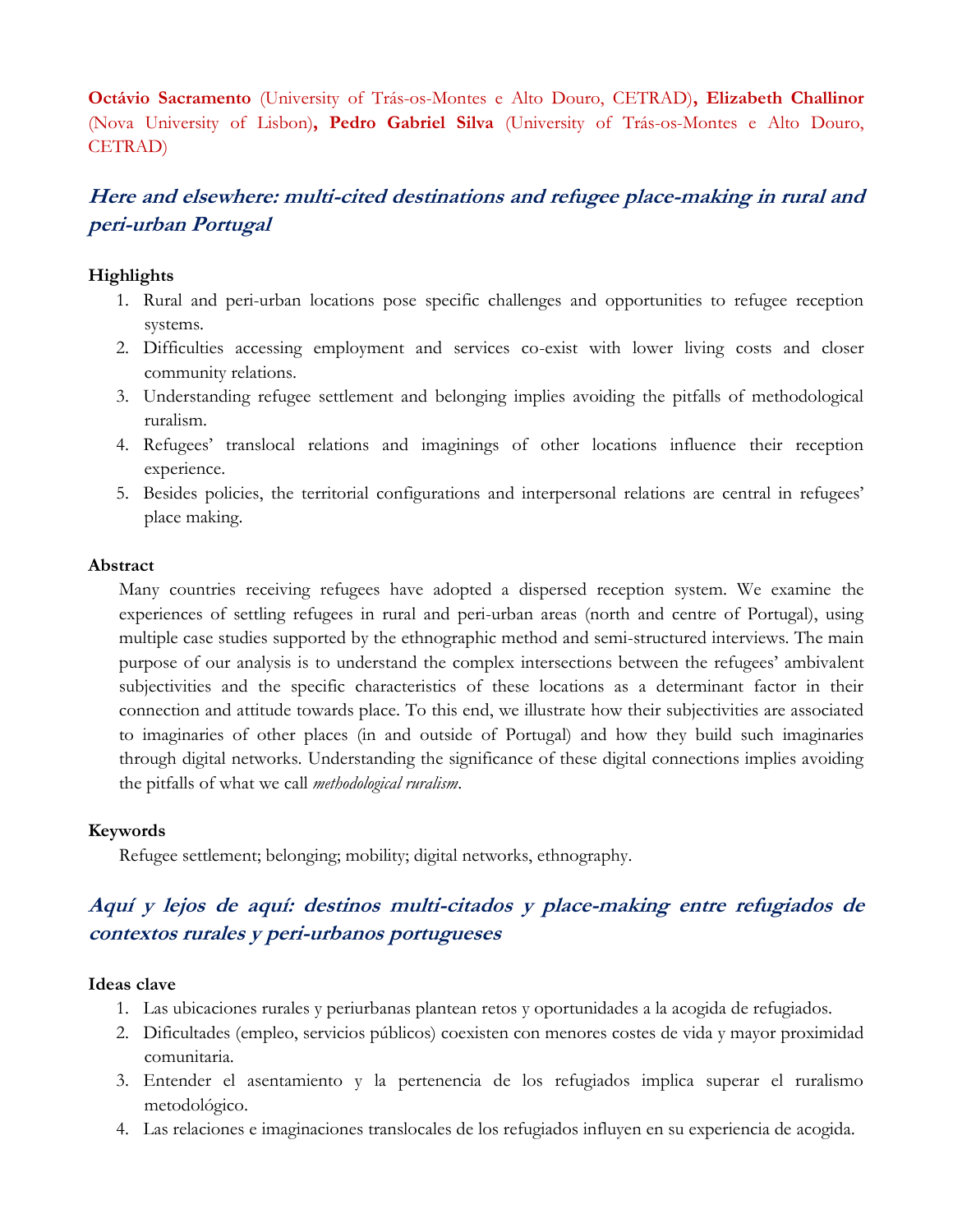5. Además de las políticas, los territorios y las interacciones son fundamentales en la construcción del lugar de los refugiados.

#### **Resumen**

Muchos países que reciben refugiados han adoptado un sistema de recepción disperso. Examinamos las experiencias de asentamiento de refugiados en áreas rurales y periurbanas (norte y centro de Portugal), recorriendo a estudios de casos múltiples suportados por el método etnográfico y entrevistas semiestructuradas (norte y centro de Portugal). El objetivo principal es comprender las complejas intersecciones entre las subjetividades ambivalentes de los refugiados y las características específicas de los territorios de acogida como factor determinante en su conexión y actitud hacia el lugar. Ilustramos cómo sus subjetividades se asocian a imaginarios de otros lugares, dentro y fuera de Portugal, y como construyen estas imágenes a través de espacios sociales digitales. Comprender el significado de estas conexiones digitales implica evitar los escollos de lo que llamamos *ruralismo metodológico*.

#### **Palabras clave**

Asentamiento de refugiados; pertenencia; movilidad; redes digitales; etnografía.

<https://doi.org/10.4422/ager.2022.08>

# **SECCIÓN MISCELÁNEA**

------------------------------------------------------------------------------------

#### **Marc González-Puente** (Universitat Rovira i Virgili, Tarragona, España)

# **Viticultura a tiempo parcial de segunda generación. (Dis)continuidades agrarias en el Penedès postindustrial (España)**

#### **Ideas clave**

- 1. La viticultura a tiempo parcial contemporánea se orienta al crecimiento y tecnificación de las explotaciones.
- 2. El género y la genealogía organizan la agricultura a tiempo parcial.
- 3. El trabajo industrial y la externalización facilitan nuevas formas de organización a tiempo parcial.
- 4. Las segundas generaciones aun cuando desagrarizadas, siguen expresando vínculos con la tierra.

#### **Resumen**

La agricultura a tiempo parcial (ATP) es una forma de organización que permanece como adaptación estructural al capitalismo en todos los sistemas agrarios europeos. En este artículo se analiza, a partir del método etnográfico, las estrategias de origen, y las proyecciones futuras de la viticultura a tiempo parcial en el Penedés actual (Catalunya) desde una perspectiva procesual-intergeneracional. Planteamos que las estrategias de ATP, favorecidas por las condiciones laborales del sector industrial, se orientan a mantener, dimensionar y tecnificar unas explotaciones cuya continuidad está condicionada por el género y el valor simbólico del patrimonio. La ATP de primera generación ha permitido esquivar la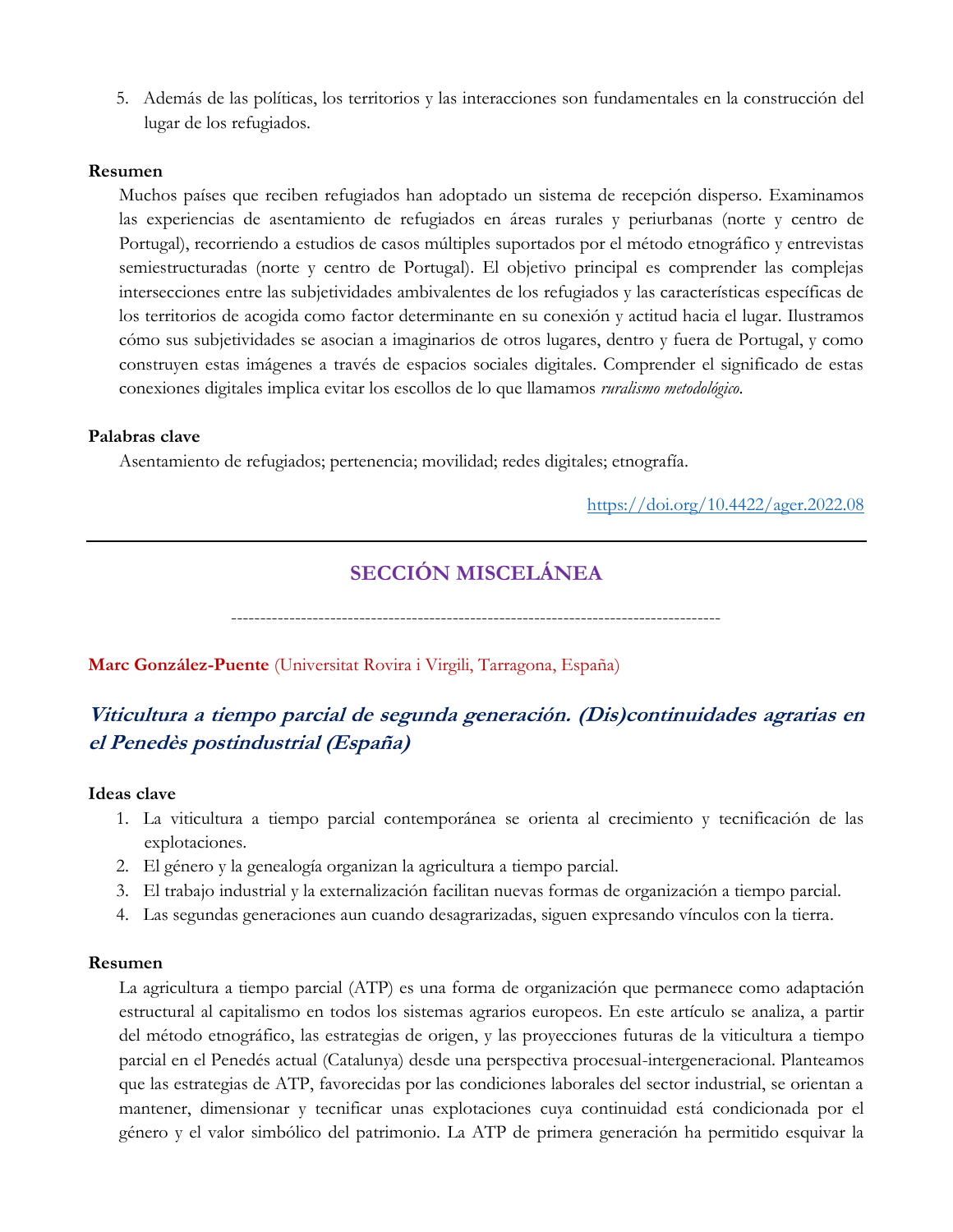desagrarización. Las segundas generaciones siguen vinculadas a la tierra familiar, pero plantean proyecciones de futuro más abiertas que van desde el abandono de la actividad agraria, hasta el retorno a la dedicación agrícola exclusiva.

#### **Palabras clave**

Antropología, agricultura a tiempo parcial, relevo agrario, desagrarización.

# **Second Generation Part-Time Viticulture. Agricultural (Dis)continuities in Post-Industrial Penedès (Spain)**

### **Highlights**

- 1. Contemporary part-time viticulture are growth and modernisation oriented.
- 2. Gender and genealogy organize part-time farming
- 3. Industrial work and outsourcing facilitate new part-time organization forms
- 4. Second generations still express land attachment even they are de-agrarianisated.

#### **Abstract**

Part-time farming (PTF) is a form of organisation that has remained as a structural adaptation to capitalism in every agricultural system in Europe. This article employs the ethnographic method to analyse, from a processual and intergenerational perspective, the starting strategies and future prospects for part-time viticulture in the Catalan region of Penedès. We suggest that PTF strategies, aided by employment conditions in the industrial sector, are intended to maintain, grow, and modernise family farms whose continuity is conditioned by gender and heritage symbolic values. Firstgeneration PTF helped to avoid deagrarianisation. Though still connected to family land, the second generations present a wider range of future prospects – from abandoning agricultural activities altogether to returning to exclusive dedication to agriculture.

#### **Keywords**

Anthropology, part-time farming, farm succession, de-agrarianisation.

<https://doi.org/10.4422/ager.2022.01>

------------------------------------------------------------------------------------

**Enric Saguer Hom** (Universitat de Girona, España)

## **Viudedad y vejez femeninas en la masovería catalana del primer tercio del siglo XX: una ausencia anómala**

### **Ideas clave**

- 1. En la década de 1930, los hogares masoveros presentaban una remarcable ausencia de mujeres viudas.
- 2. La tasa de viudedad era especialmente baja entre las masoveras de 50 a 70 años.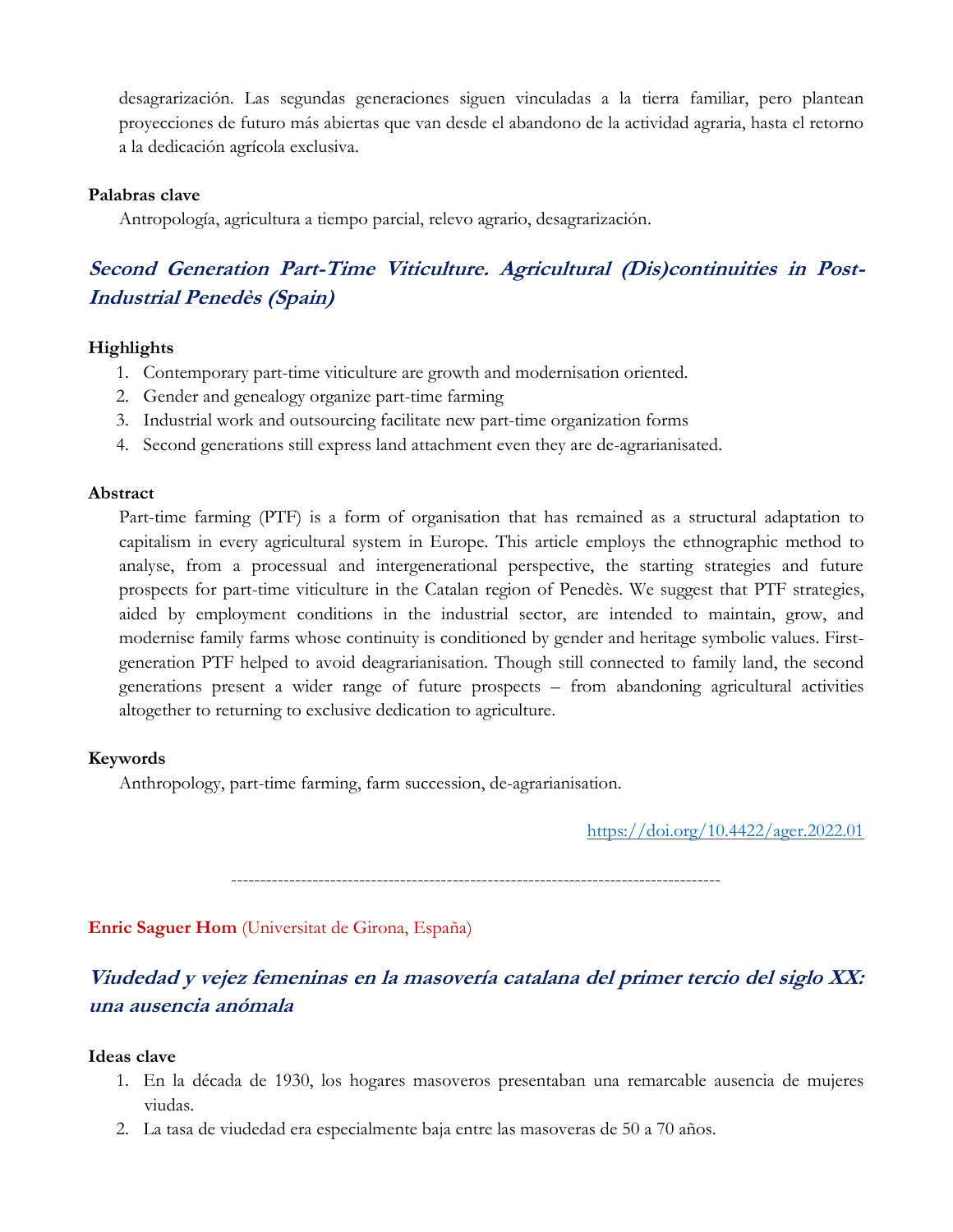- 3. La estructura de los hogares masoveros manifiesta características diferenciales respecto a los demás hogares.
- 4. Es probable que muchas masoveras viudas se integraran en hogares rurales no masoveros.
- 5. La sobremasculinidad en la masovería no se explica únicamente por la migración de mujeres viudas.

### **Resumen**

En este artículo se indaga si las condiciones del régimen agrario de la masovería influían en la estructura de las unidades familiares y, especialmente, en el peso que tenían las mujeres viudas. Para ello se ha analizado una muestra de listas nominativas del padrón realizado en 1936 por la Generalitat de Catalunya, que pertenecen a las comarcas catalanas del Alto y Bajo Ampurdán, y se ha reconstruido la estructura de todos los hogares, agrupándolos en tres categorías (masoveros, rurales y urbanos). El resultado indica una pauta de sobremasculinidad y de migración de mujeres viudas que resulta contradictoria con la imagen que tenemos del mundo rural catalán, donde existiría un modelo de familia troncal asociado a un régimen hereditario no igualitario que, a priori, debía dar respuesta a las situaciones de vejez y viudez. También se indaga el destino de las mujeres viudas y se sostiene que solo una parte se habría desplazado hacia núcleos urbanos, integrándose la mayoría en otros hogares rurales no masoveros.

#### **Palabras clave**

Historia social, historia rural, masovería, viudas, Cataluña.

## **Female Widowhood and Old Age on Catalan Masoveria in the First Third of the 20th Century: an Anomalous Absence**

### **Highlights**

- 1. In the 1930s, masoveria had a notable absence of widowed women.
- 2. The widowhood rate was especially low among 50-70 year-old masoveres (female masovers).
- 3. The structure of masover households displays differential characteristics with respect to other households.
- 4. It is likely that many widowed masoveres were integrated into other rural households.
- 5. The over-representation of men on sharecropper farms cannot be explained solely by the migration of widowed women.

#### **Abstract**

The article investigates whether the conditions of the masoveria regime influenced the structure of family units and, especially, the weight of widowed women in this. To this end, a sample of nominative lists has been analysed from the census carried out by the Government of Catalonia in 1936, pertaining to the Catalan counties of Upper and Lower Empordà, and the structure of all households reconstructed and grouped into three categories (masovers, rural households and urban households). The results indicate a pattern of men being over-represented and migration among widowed women that is contradictory to the image we have of the Catalan rural world of the time. Said image depicts a stem-family model associated with a non-egalitarian hereditary regime that, a priori, was to respond to the situations of old age and widowhood. The article also investigates the fate of widowed women, arguing that only some moved to urban centres, while most joined other non-masover rural households..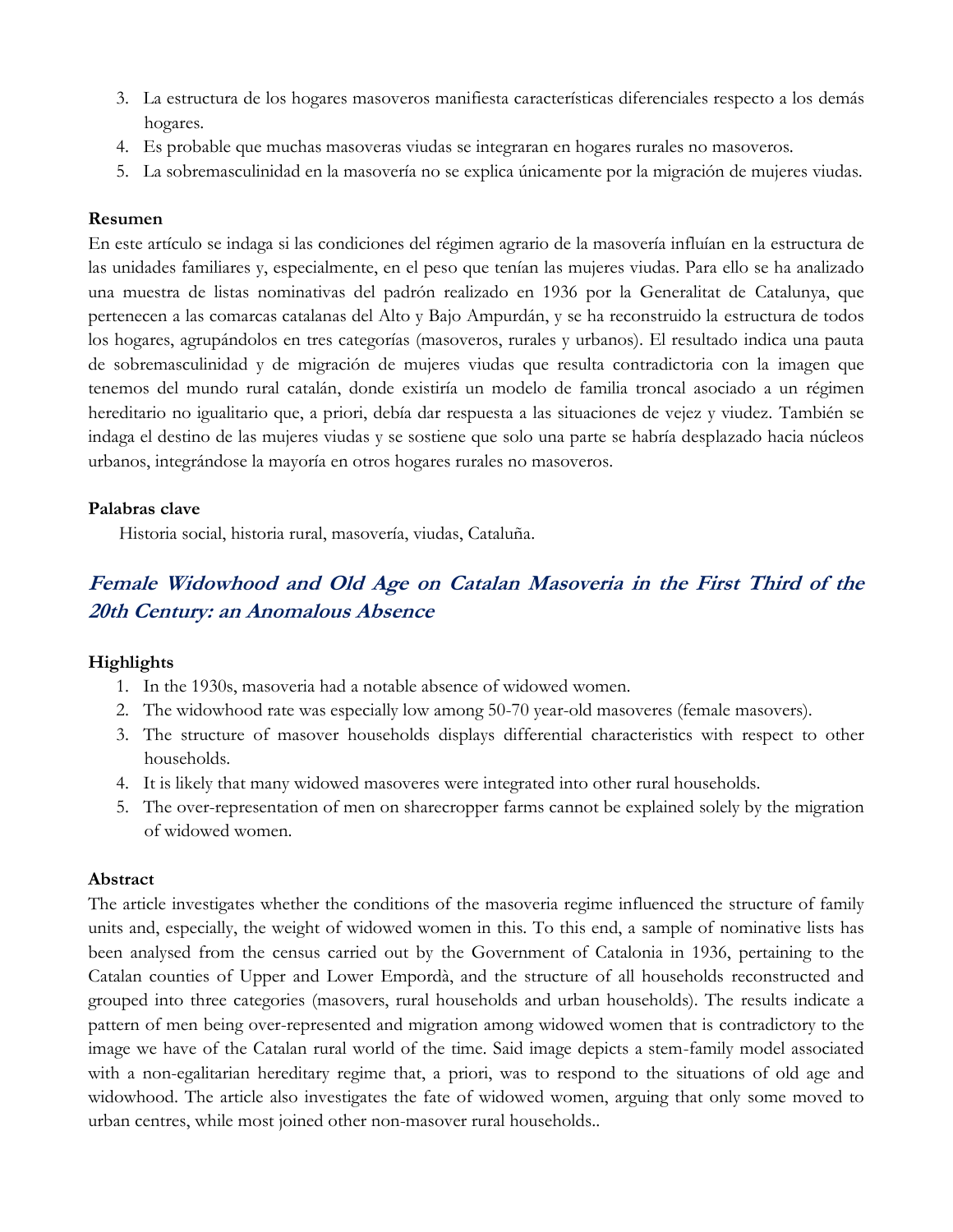### **Keywords**

Social history, rural history, masoveria, widows, Catalonia.

<https://doi.org/10.4422/ager.2022.04>

------------------------------------------------------------------------------------

**Manuel Antonio Serrano de la Cruz Santos-Olmo, M. Carmen Cañizares Ruiz, Ángel Raúl Ruiz Pulpón** (Universidad de Castilla-La Mancha, España)

## **Despoblación rural y revalorización de recursos patrimoniales. Análisis preliminar en el Campo de Montiel (Castilla-La Mancha, España)**

#### **Ideas clave**

- 1. Los procesos de despoblación están aumentando en numerosos espacios rurales españoles, agravando la crisis socio-territorial.
- 2. Los territorios débilmente poblados deben perfilar estrategias de tipo endógeno para impulsar su desarrollo territorial.
- 3. La revalorización de los recursos patrimoniales supone una oportunidad para implementar estrategias de desarrollo territorial.
- 4. Los recursos patrimoniales son un factor clave en el reforzamiento de la competitividad territorial.
- 5. El territorio analizado presenta un destacable patrimonio natural y cultural, tanto valorizado, como no valorizado.

#### **Resumen**

Una gran parte de los municipios rurales de la España interior están sufriendo importantes problemas de despoblación y despoblamiento. La comarca del Campo de Montiel, ubicada en el sur de Castilla-La Mancha (España), es un claro ejemplo de estos fenómenos. La limitada capacidad de las actividades económicas para dinamizar y fijar población, especialmente de las estructuras agropecuarias tradicionales, motiva el paulatino abandono y transformación paisajística de estos espacios y aboca a la desaparición de las costumbres y de los elementos materiales que son expresión de un patrimonio singular. El objetivo principal de este trabajo es efectuar un primer acercamiento a los recursos patrimoniales que, convenientemente revalorizados, pueden fomentar no sólo la competitividad territorial, sino también la implantación de estrategias de desarrollo territorial sostenible. La metodología se basa en las herramientas propias del análisis demográfico y en un exhaustivo trabajo de campo que proporciona una primera catalogación de grupos de recursos patrimoniales. Los resultados evidencian la existencia de numerosos recursos que se encuentran ya reconocidos y protegidos, junto a otros integrantes de un patrimonio olvidado, no reconocido y desprotegido.

#### **Palabras clave**

Despoblamiento, resiliencia rural, competitividad territorial, patrimonio olvidado, estrategia.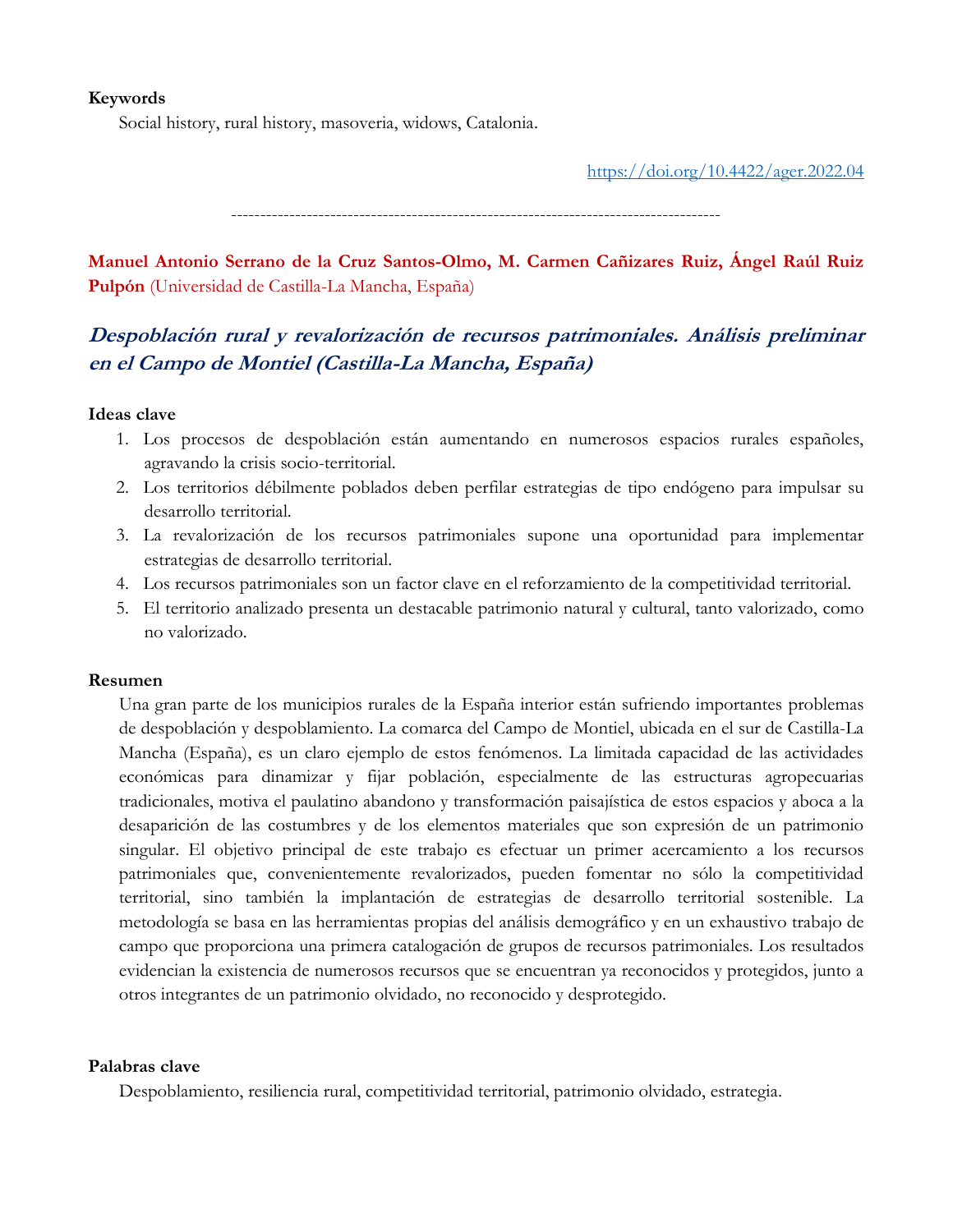# **Rural Depopulation and Revaluation of Heritage Resources. Preliminary Analyssis in Campo de Montiel (Castilla-La Mancha, Spain)**

### **Highlights**

- 1. Depopulation processes are increasing in many Spanish rural spaces, aggravating socio-territorial crisis.
- 2. Sparsely populated areas must design endogenous strategies to boost their territorial development.
- 3. The revaluation of heritage resources is an opportunity to implement territorial development strategies.
- 4. Heritage resources are a key factor in strengthening territorial competitiveness.
- 5. The territory shows a remarkable natural and cultural heritage, both valued and not valued.

## **Abstract**

A large part of the rural municipalities of inland Spain are suffering significant depopulation problems. The Campo de Montiel region, located in the south of Castilla-La Mancha (Spain), is a clear example of these kind of phenomena. The limited capacity of economic activities to energize and fix the population, especially traditional agricultural structures, motivates the gradual abandonment and landscape transformation of these spaces and leads to the disappearance of customs and material elements that are an expression of a unique heritage. The main objective of this paper is to make a first approach to heritage resources that, suitably revalued, can promote not only territorial competitiveness, but also the implementation of sustainable territorial development strategies. The methodology is based on the tools of demographic analysis and on an exhaustive field research that provides a first catalogue of groups of heritage resources. The results show the existence of numerous resources that are already recognized and protected, along with other members of a forgotten, unrecognized and unprotected heritage.

## **Keywords**

Depopulation, rural resilience, territorial competitiveness, forgotten heritage, strategy.

<https://doi.org/10.4422/ager.2022.02>

------------------------------------------------------------------------------------

**Asun López Colom** (Universitat Autònoma de Barcelona, España)

**Los pueblos de nuestras montañas. Una construcción del paisaje cultural del valle de Siarb (Pirineo leridano, España)**

## **Ideas clave**

- 1. Las experiencias espaciales cualitativas y subjetivas revelan la multidimensionalidad de la relación entorno-conducta.
- 2. La población del Valle de Siarb es más diversa que hace medio siglo.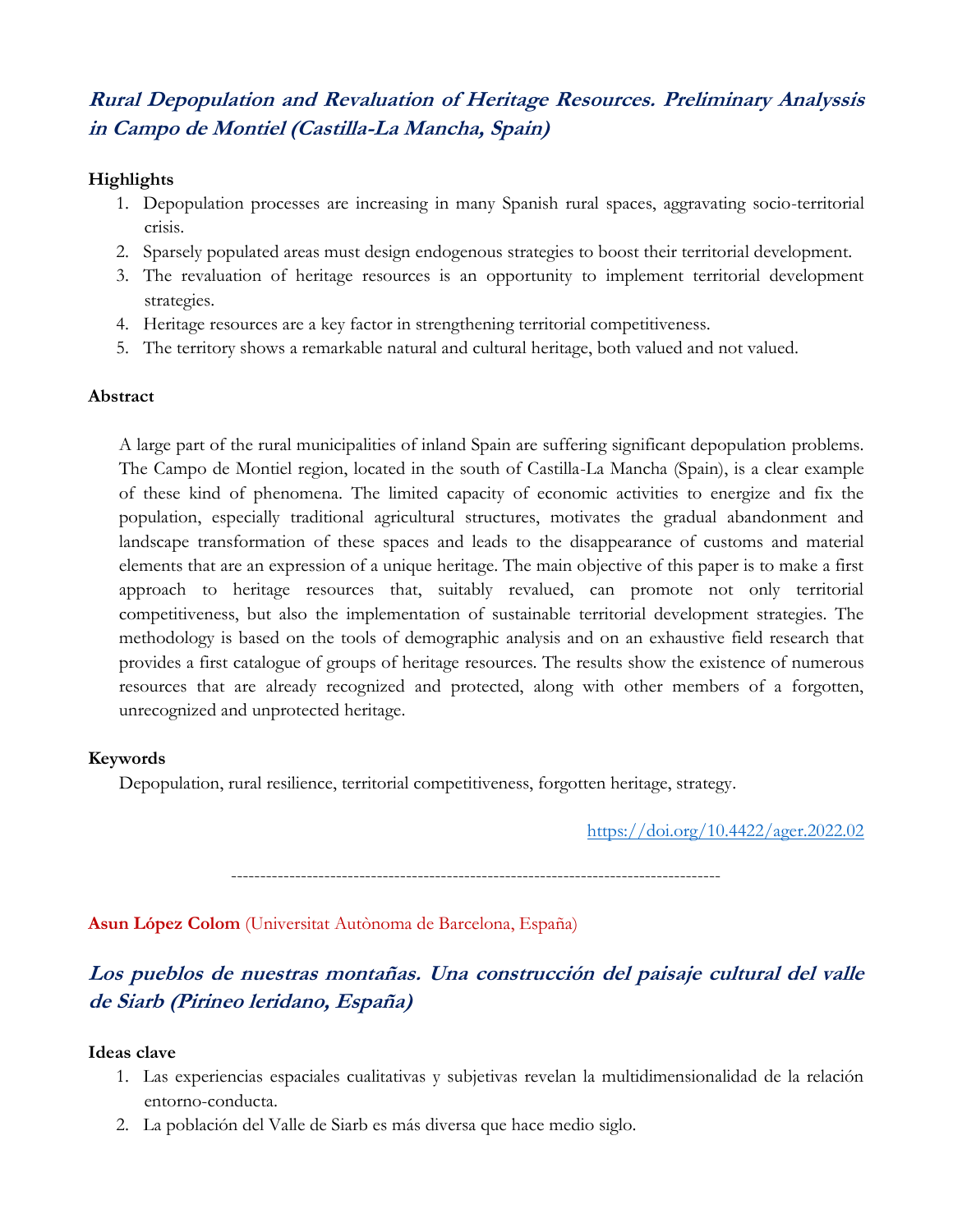- 3. Los nuevos usos edificatorios del Valle de Siarb reflejan la ruptura con estructuras socioeconómicas pasadas.
- 4. Las condiciones de la PAC han provocado cambios físicos y sociales en el Pirineo.

#### **Resumen**

Con el objetivo de estimular la productividad económica y paliar la fuga poblacional del Pirineo, a partir de los años setenta del pasado siglo se destinaron ayudas económicas al sector agropecuario, se impulsó un desarrollo infraestructural más equilibrado y un turismo de naturaleza y deportivo en la región. No obstante, en valles secundarios y marginados del Pirineo, como el Valle de Siarb, se observa actualmente un abandono del territorio, la no ocupación de gran parte de las casas y una menguada actividad agropecuaria. Frente a este escenario, poco alentador para sus pobladores, esta investigación indaga en las experiencias espaciales cualitativas y subjetivas de quienes aún habitan el valle, por medio de un trabajo etnográfico y el análisis de dibujos del valle, para aproximarse a su paisaje cultural. Más específicamente, se busca identificar los nuevos sujetos culturales del valle, exponer sus percepciones con respecto al entorno, identificar los nuevos componentes de su paisaje cultural y determinar la utilidad de las herramientas de investigación empleadas. Se descubre una mayor diversidad de sujetos culturales y de percepciones, un predominio de los usos edificatorios vinculados al turismo y efectos contraproducentes de la PAC en regiones de montaña.

#### **Palabras clave**

Pirineo, Análisis Cualitativo, Turismo rural, PAC.

# **Villages of our Mountains. A Construction of the Cultural Landscape of the Siarb Valley (Lleida Pyrenees, Spain)**

### **Highlights**

- 1. Qualitative and subjective spatial experiences reveal the multidimensionality of the environmentbehaviour relationship.
- 2. The Siarb Valley population is more diverse than half a century ago.
- 3. The new building uses of the Siarb Valley reflect a rupture with past socioeconomic structures.
- 4. The CAP conditions have provoked physical and social changes in the Pyrenees.

#### **Abstract**

With the aim of stimulating economic productivity and reducing population decline in the Pyrenees, after the 1970s, funds were allocated for the agricultural sector, a more balanced territorial development was carried out and nature and sport tourism was promoted in the region. However, there is currently an abandonment of the territory, many unoccupied houses and little agricultural activity in secondary and marginalised Pyrenean valleys such as the Siarb Valley. Against this discouraging backdrop for its inhabitants, this investigation examines the qualitative and subjective spatial experiences of those who still inhabit the valley, through ethnographic work and the analysis of drawings of the valley, which allows an approach to its cultural landscape. More specifically, the investigation seeks to identify the new cultural subjects of the valley, their perceptions regarding the environment, new components of the cultural landscape and to determine the usefulness of the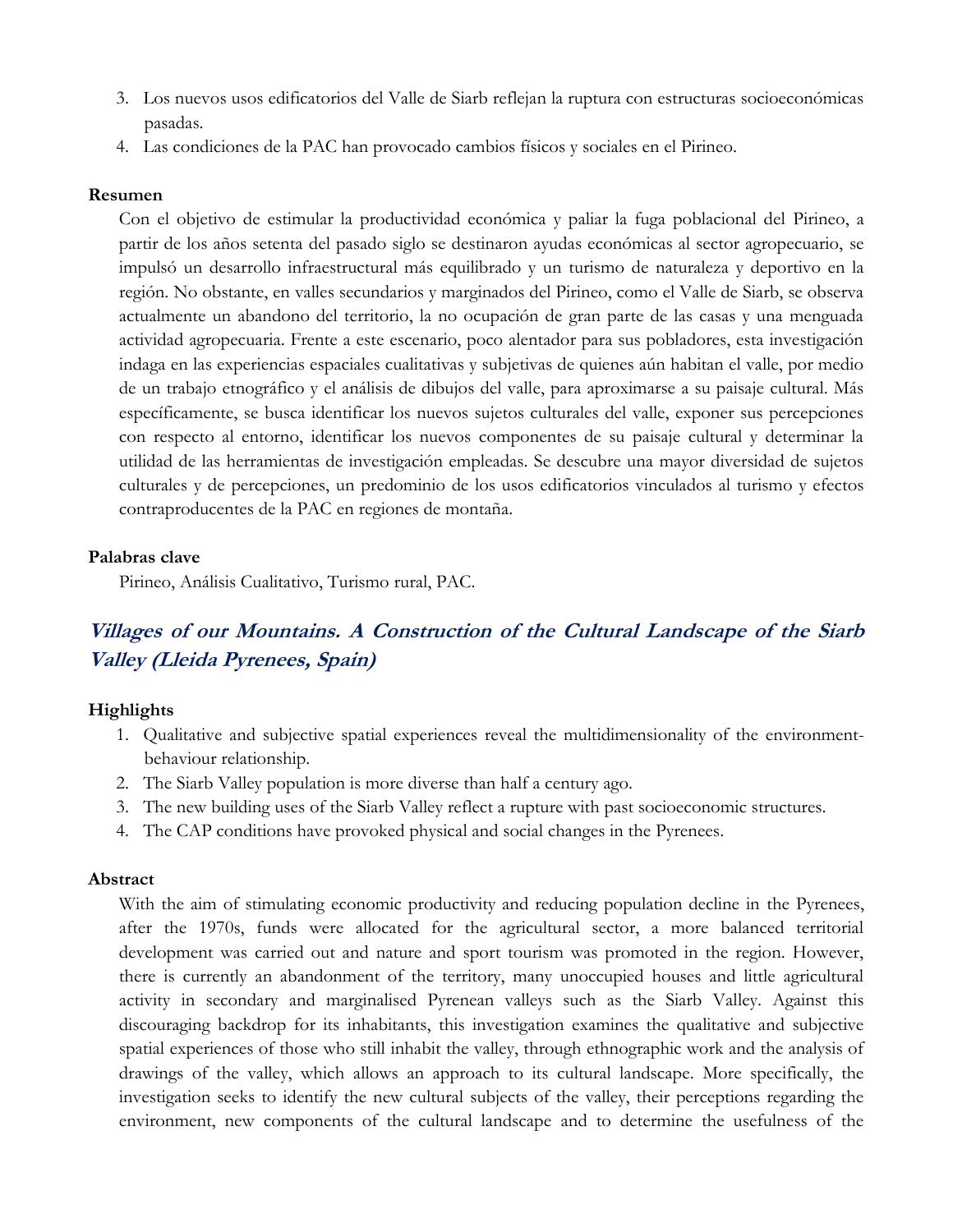research tools employed. A greater diversity of cultural subjects and their perceptions along with the predominance of building uses related with tourism and counterproductive effects of the CAP for mountainous regions are discovered.

#### **Keywords**

Pyrenees, Qualitative analysis, Rural tourism, CAP.

<https://doi.org/10.4422/ager.2022.07>

------------------------------------------------------------------------------------

**Albert Ukaro Ofuoku** (Delta State University, Asaba, Nigeria)**, Ogheneakpobor Oyibo** (Department of Agriculture Federal College of Education, Asaba, Nigeria)

# **Social Inclusion of Widows in Rural Development Programmes (Delta State, Nigeria)**

#### **Highlights**

- 1. Widowed women in the African continent are particularly vulnerable, at serious risk of social exclusion.
- 2. Policies and programmes for the social inclusion of widows are strategic in nature.
- 3. In Nigeria, various policies for the social inclusion of widowed women are being implemented.
- 4. Programmes for social inclusion and rural development activities in Delta State are showing very positive results.

#### **Abstract**

This study was undertaken to assess the social inclusion of widows in rural development activities because of their importance in the culture of many African societies. It focuses particularly on Delta State in Nigeria. The results show that, within the framework of rural development programmes, most widows were highly socially included at both the local community and group levels. In addition to the important role of the rural development programmes, this positive inclusion in rural development was also influenced by the socio-economic attributes of these women. The ultimate result is that the widows have a higher than average welfare status. One of the recommendations emerging from the study is that it should be extended to more women in the same situation, in addition to improving their inclusion in rural development processes, since, as it is shown, many opportunities at different levels arise from this.

#### **Keywords**

Social inclusion, social exclusion, rural development, rural development programmes, widows' welfare.